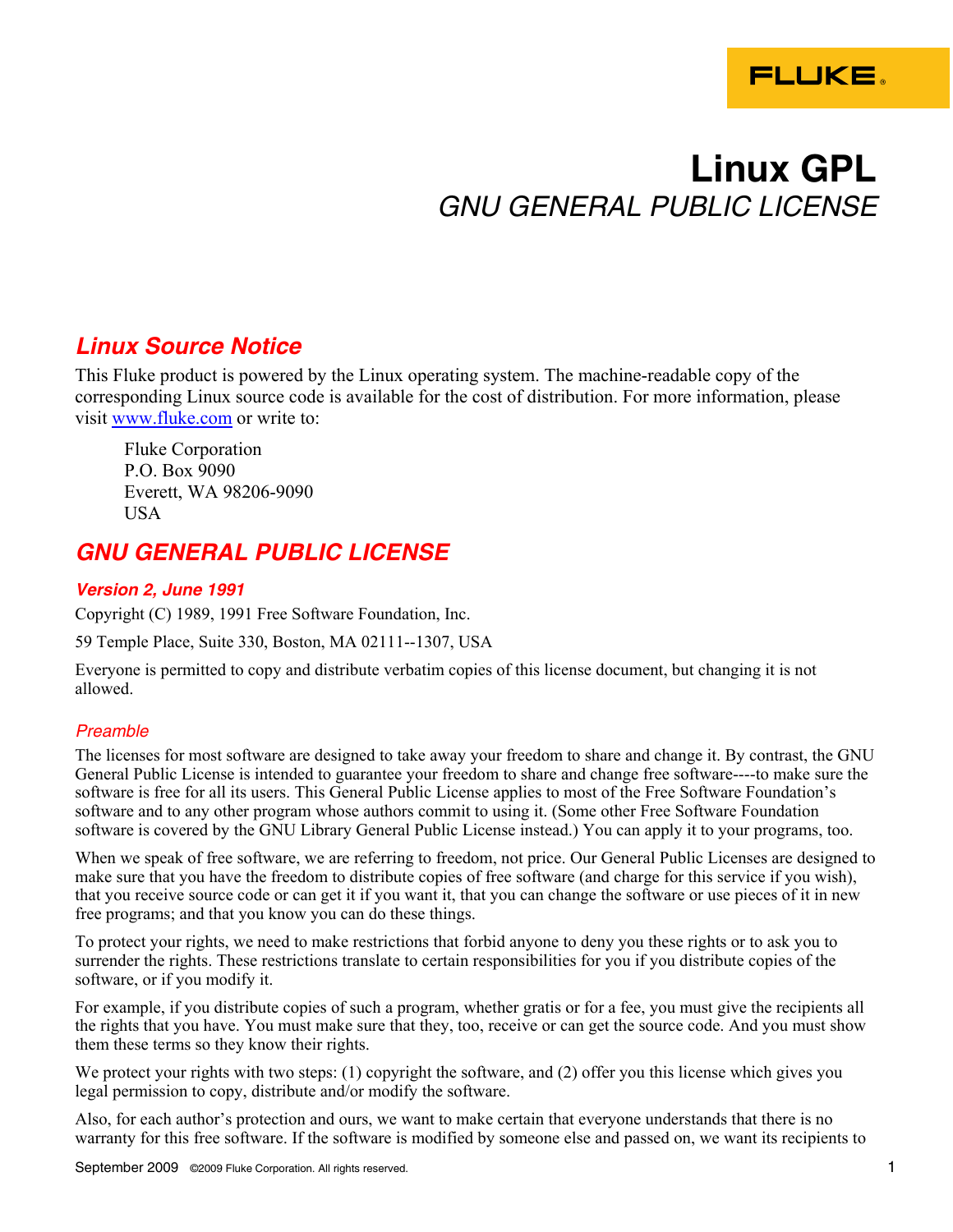know that what they have is not the original, so that any problems introduced by others will not reflect on the original authors' reputations.

Finally, any free program is threatened constantly by software patents. We wish to avoid the danger that redistributors of a free program will individually obtain patent licenses, in effect making the program proprietary. To prevent this, we have made it clear that any patent must be licensed for everyone's free use or not licensed at all.

The precise terms and conditions for copying, distribution and modification follow.

#### *GNU LESSER GENERAL PUBLIC LICENSE TERMS AND CONDITIONS FOR COPYING, DISTRIBUTION AND MODIFICATION*

This License applies to any program or other work which contains a notice placed by the copyright holder saying it may be distributed under the terms of this General Public License. The "Program", below, refers to any such program or work, and a "work based on the Program" means either the Program or any derivative work under copyright law: that is to say, a work containing the Program or a portion of it, either verbatim or with modifications and/or translated into another language. (Hereinafter, translation is included without limitation in the term "modification".) Each licensee is addressed as "you".

Activities other than copying, distribution and modification are not covered by this License; they are outside its scope. The act of running the Program is not restricted, and the output from the Program is covered only if its contents constitute a work based on the Program (independent of having been made by running the Program). Whether that is true depends on what the Program does.

- 1. You may copy and distribute verbatim copies of the Program's source code as you receive it, in any medium, provided that you conspicuously and appropriately publish on each copy an appropriate copyright notice and disclaimer of warranty; keep intact all the notices that refer to this License and to the absence of any warranty; and give any other recipients of the Program a copy of this License along with the Program.
- 1. You may charge a fee for the physical act of transferring a copy, and you may at your option offer warranty protection in exchange for a fee.
- 2. You may modify your copy or copies of the Program or any portion of it, thus forming a work based on the Program, and copy and distribute such modifications or work under the terms of Section 1 above, provided that you also meet all of these conditions:
	- a) You must cause the modified files to carry prominent notices stating that you changed the files and the date of any change.
	- b) You must cause any work that you distribute or publish, that in whole or in part contains or is derived from the Program or any part thereof, to be licensed as a whole at no charge to all third parties under the terms of this License.
	- c) If the modified program normally reads commands interactively when run, you must cause it, when started running for such interactive use in the most ordinary way, to print or display an announcement including an appropriate copyright notice and a notice that there is no warranty (or else, saying that you provide a warranty) and that users may redistribute the program under these conditions, and telling the user how to view a copy of this License. (Exception: if the Program itself is interactive but does not normally print such an announcement, your work based on the Program is not required to print an announcement.)

These requirements apply to the modified work as a whole. If identifiable sections of that work are not derived from the Program, and can be reasonably considered independent and separate works in themselves, then this License, and its terms, do not apply to those sections when you distribute them as separate works. But when you distribute the same sections as part of a whole which is a work based on the Program, the distribution of the whole must be on the terms of this License, whose permissions for other licensees extend to the entire whole, and thus to each and every part regardless of who wrote it. Thus, it is not the intent of this section to claim rights or contest your rights to work written entirely by you; rather, the intent is to exercise the right to control the distribution of derivative or collective works based on the Program.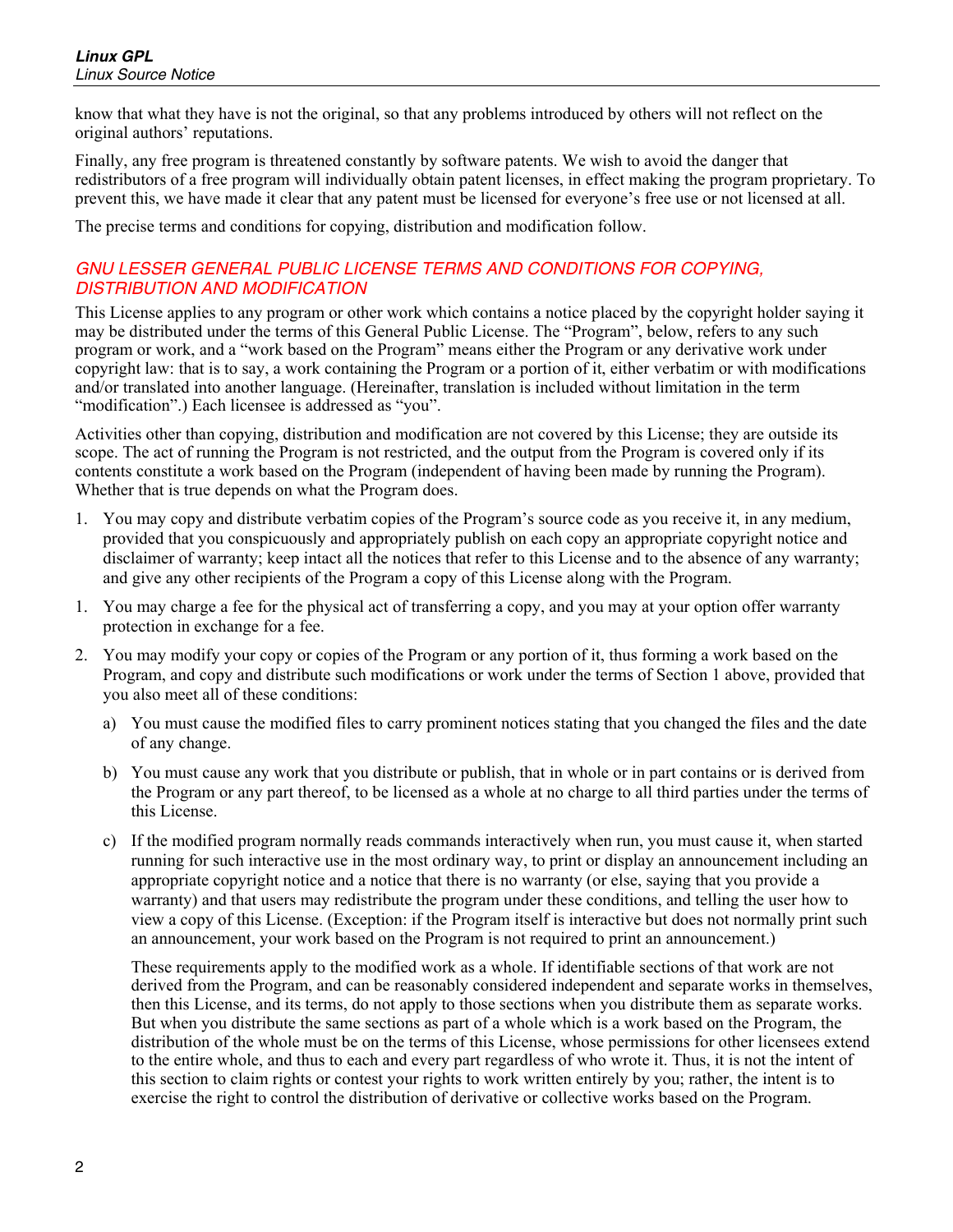In addition, mere aggregation of another work not based on the Program with the Program (or with a work based on the Program) on a volume of a storage or distribution medium does not bring the other work under the scope of this License.

- 3. You may copy and distribute the Program (or a work based on it, under Section 2) in object code or executable form under the terms of Sections 1 and 2 above provided that you also do one of the following:
	- a) Accompany it with the complete corresponding machine--readable source code, which must be distributed under the terms of Sections 1 and 2 above on a medium customarily used for software interchange; or,
	- b) Accompany it with a written offer, valid for at least three years, to give any third party, for a charge no more than your cost of physically performing source distribution, a complete machine--readable copy of the corresponding source code, to be distributed under the terms of Sections 1 and 2 above on a medium customarily used for software interchange; or,
	- c) Accompany it with the information you received as to the offer to distribute corresponding source code. (This alternative is allowed only for noncommercial distribution and only if you received the program in object code or executable form with such an offer, in accord with Subsection b above.)

The source code for a work means the preferred form of the work for making modifications to it. For an executable work, complete source code means all the source code for all modules it contains, plus any associated interface definition files, plus the scripts used to control compilation and installation of the executable. However, as a special exception, the source code distributed need not include anything that is normally distributed (in either source or binary form) with the major components (compiler, kernel, and so on) of the operating system on which the executable runs, unless that component itself accompanies the executable.

If distribution of executable or object code is made by offering access to copy from a designated place, then offering equivalent access to copy the source code from the same place counts as distribution of the source code, even though third parties are not compelled to copy the source along with the object code.

- 4. You may not copy, modify, sublicense, or distribute the Program except as expressly provided under this License. Any attempt otherwise to copy, modify, sublicense or distribute the Program is void, and will automatically terminate your rights under this License. However, parties who have received copies, or rights, from you under this License will not have their licenses terminated so long as such parties remain in full compliance.
- 5. You are not required to accept this License, since you have not signed it. However, nothing else grants you permission to modify or distribute the Program or its derivative works. These actions are prohibited by law if you do not accept this License. Therefore, by modifying or distributing the Program (or any work based on the Program), you indicate your acceptance of this License to do so, and all its terms and conditions for copying, distributing or modifying the Program or works based on it.
- 6. Each time you redistribute the Program (or any work based on the Program), the recipient automatically receives a license from the original licensor to copy, distribute or modify the Program subject to these terms and conditions. You may not impose any further restrictions on the recipients' exercise of the rights granted herein. You are not responsible for enforcing compliance by third parties to this License.
- 7. If, as a consequence of a court judgment or allegation of patent infringement or for any other reason (not limited to patent issues), conditions are imposed on you (whether by court order, agreement or otherwise) that contradict the conditions of this License, they do not excuse you from the conditions of this License. If you cannot distribute so as to satisfy simultaneously your obligations under this License and any other pertinent obligations, then as a consequence you may not distribute the Program at all. For example, if a patent license would not permit royalty--free redistribution of the Program by all those who receive copies directly or indirectly through you, then the only way you could satisfy both it and this License would be to refrain entirely from distribution of the Program.

If any portion of this section is held invalid or unenforceable under any particular circumstance, the balance of the section is intended to apply and the section as a whole is intended to apply in other circumstances.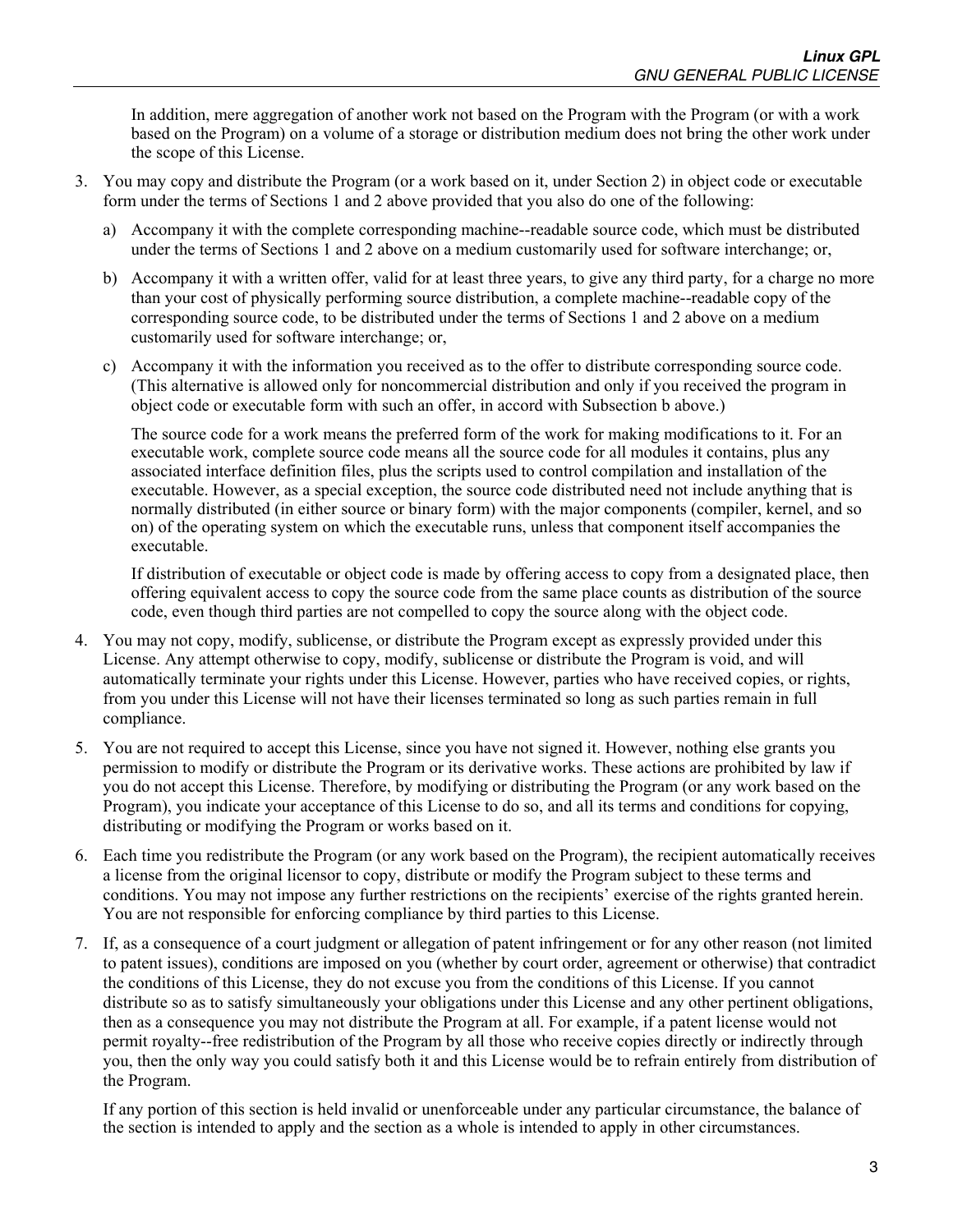It is not the purpose of this section to induce you to infringe any patents or other property right claims or to contest validity of any such claims; this section has the sole purpose of protecting the integrity of the free software distribution system, which is implemented by public license practices. Many people have made generous contributions to the wide range of software distributed through that system in reliance on consistent application of that system; it is up to the author/donor to decide if he or she is willing to distribute software through any other system and a licensee cannot impose that choice.

This section is intended to make thoroughly clear what is believed to be a consequence of the rest of this License.

- 8. If the distribution and/or use of the Program is restricted in certain countries either by patents or by copyrighted interfaces, the original copyright holder who places the Program under this License may add an explicit geographical distribution limitation excluding those countries, so that distribution is permitted only in or among countries not thus excluded. In such case, this License incorporates the limitation as if written in the body of this License.
- 9. The Free Software Foundation may publish revised and/or new versions of the General Public License from time to time. Such new versions will be similar in spirit to the present version, but may differ in detail to address new problems or concerns.

Each version is given a distinguishing version number. If the Program specifies a version number of this License which applies to it and "any later version", you have the option of following the terms and conditions either of that version or of any later version published by the Free Software Foundation. If the Program does not specify a version number of this License, you may choose any version ever published by the Free Software Foundation.

10. If you wish to incorporate parts of the Program into other free programs whose distribution conditions are different, write to the author to ask for permission. For software which is copyrighted by the Free Software Foundation, write to the Free Software Foundation; we sometimes make exceptions for this. Our decision will be guided by the two goals of preserving the free status of all derivatives of our free software and of promoting the sharing and reuse of software generally.

NO WARRANTY

- 11. BECAUSE THE PROGRAM IS LICENSED FREE OF CHARGE, THERE IS NO WARRANTY FOR THE PROGRAM, TO THE EXTENT PERMITTED BY APPLICABLE LAW. EXCEPT WHEN OTHERWISE STATED IN WRITING THE COPYRIGHT HOLDERS AND/OR OTHER PARTIES PROVIDE THE PROGRAM "AS IS" WITHOUT WARRANTY OF ANY KIND, EITHER EXPRESSED OR IMPLIED, INCLUDING, BUT NOT LIMITED TO, THE IMPLIED WARRANTIES OF MERCHANTABILITY AND FITNESS FOR A PARTICULAR PURPOSE. THE ENTIRE RISK AS TO THE QUALITY AND PERFORMANCE OF THE PROGRAM IS WITH YOU. SHOULD THE PROGRAM PROVE DEFECTIVE, YOU ASSUME THE COST OF ALL NECESSARY SERVICING, REPAIR OR CORRECTION.
- 12. IN NO EVENT UNLESS REQUIRED BY APPLICABLE LAW OR AGREED TO IN WRITING WILL ANY COPYRIGHT HOLDER, OR ANY OTHER PARTY WHO MAY MODIFY AND/OR REDISTRIBUTE THE PROGRAM AS PERMITTED ABOVE, BE LIABLE TO YOU FOR DAMAGES, INCLUDING ANY GENERAL, SPECIAL, INCIDENTAL OR CONSEQUENTIAL DAMAGES ARISING OUT OF THE USE OR INABILITY TO USE THE PROGRAM (INCLUDING BUT NOT LIMITED TO LOSS OF DATA OR DATA BEING RENDERED INACCURATE OR LOSSES SUSTAINED BY YOU OR THIRD PARTIES OR A FAILURE OF THE PROGRAM TO OPERATE WITH ANY OTHER PROGRAMS), EVEN IF SUCH HOLDER OR OTHER PARTY HAS BEEN ADVISED OF THE POSSIBILITY OF SUCH DAMAGES.

END OF TERMS AND CONDITIONS

## *Appendix: How to Apply These Terms to Your New Program*

If you develop a new program, and you want it to be of the greatest possible use to the public, the best way to achieve this is to make it free software which everyone can redistribute and change under these terms.